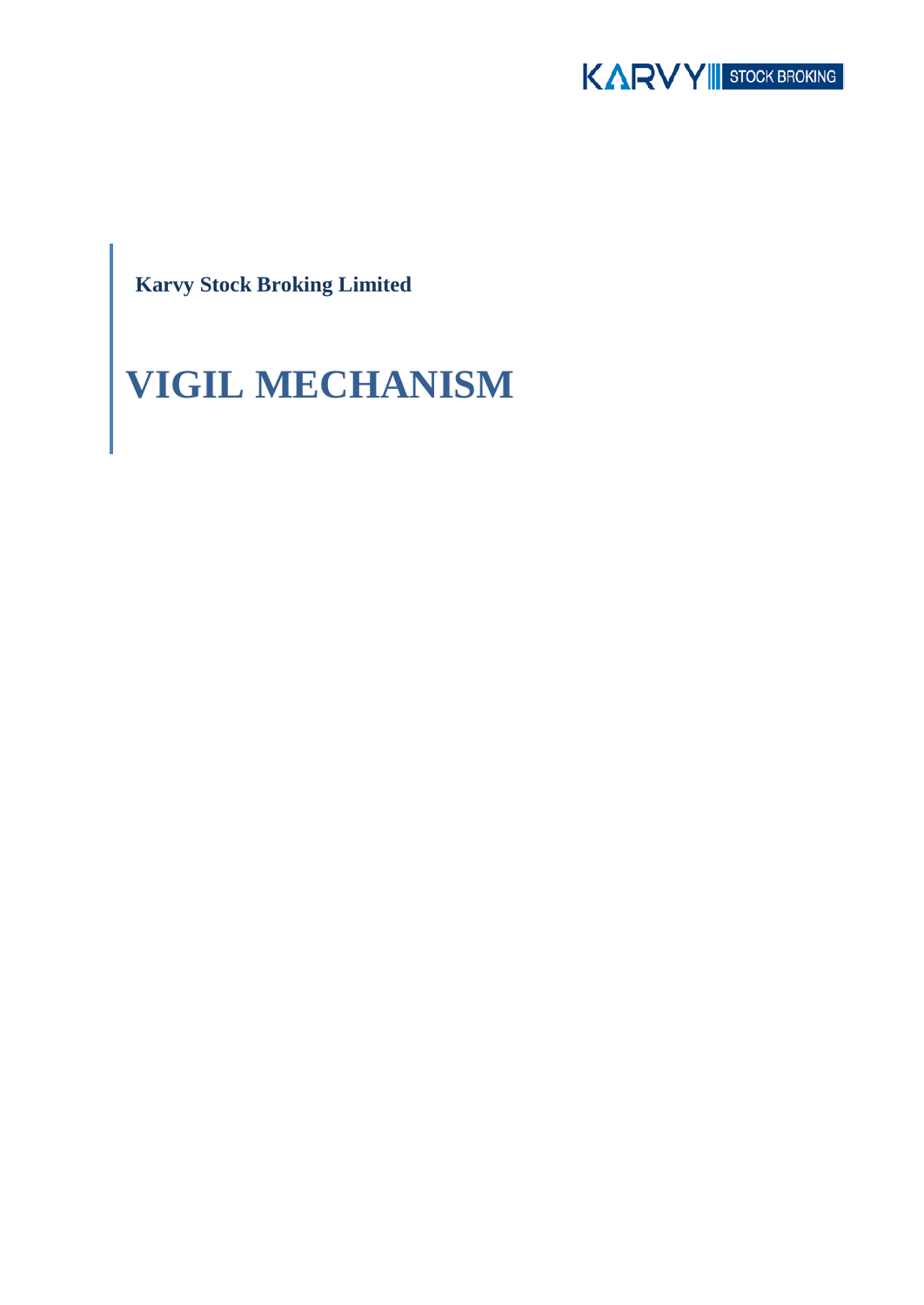

## **VIGIL MECHANISM**

## **(Pursuant to the Section 177 of the Companies Act, 2013)**

## **1. Preamble:**

The Company has adopted the Code of Ethics & Business Conduct, which lays down the principles and standards that should govern the actions of the Company and its employees. Any actual or potential violation of the Code, howsoever insignificant or perceived as such, would be a matter of serious concern for the Company. The role of the employees in pointing out such violations of the Code cannot be undermined. Accordingly, this Vigil Policy ("the Policy") has been formulated with a view to provide a mechanism for employees of the Company to raise concerns of any violations of legal or regulatory requirements, incorrect or misrepresentation of any financial statements and reports, etc.

# **2. Objectives:**

The Company is committed to adhere to the highest standards of ethical, moral and legal conduct of business operations. To maintain these standards, the Company encourages its employees who have concerns about suspected misconduct to come forward and express these concerns without fear of punishment or unfair treatment. This policy aims to provide an avenue for employees to raise concerns of any violations of legal or regulatory requirements, incorrect or misrepresentation of any financial statements and reports, etc.

## **3. Purpose:**

The Vigil policy intends to cover serious concerns that could have grave impact on the operations and performance of the business of the Company. The policy neither releases employees from their duty of confidentiality in the course of their work, nor is it a route for taking up a grievance about a personal situation.

# **4. Scope and Applicability:**

All directors, officers and employees of KSBL are eligible to make Protected Disclosures under the Policy.

The Policy covers malpractices and events which have taken place/ suspected to take place involving:

- a) Abuse of authority. b) Breach of contract.
- c) Negligence causing substantial and specific danger to public health and safety.
- d) Manipulation of company data/records.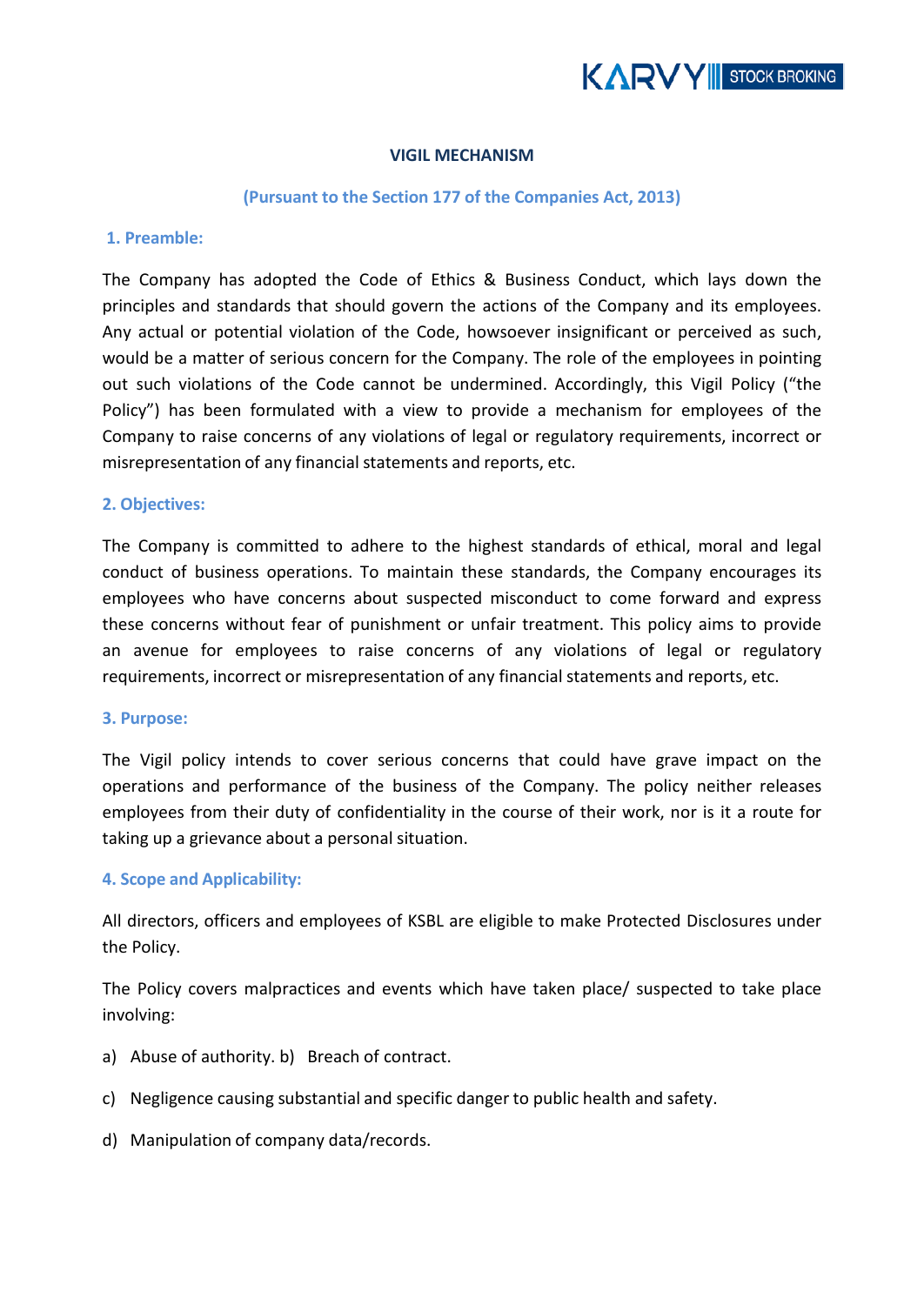e) Financial irregularities, including fraud or suspected fraud or Deficiencies in Internal Control and check or deliberate error in preparations of Financial Statements or Misrepresentation of financial reports.

KARVY STOCK BROKING

f) Any unlawful act whether Criminal/ Civil.

g) Pilferation of confidential/propriety information. h) Deliberate violation of law/regulation.

- i) Wastage/misappropriation of company funds/assets.
- j) Breach of Company Policy or failure to implement or comply with any approved Company Policy.

k) Policy should not be used in place of the Company grievance procedures or be a route for raising malicious or unfounded allegations against colleagues.

# **5. Definitions**

5.1 "Audit Committee": means the Audit Committee constituted pursuant to the provisions of the Section 177(1) of the Companies Act, 2013.

5.2 "Company" means, "Karvy Stock Broking Limited"

5.3 "Disciplinary Action" means any action that can be taken on the completion of /during the investigation proceedings including but not limiting to a warning, imposition of fine, suspension from official duties or any such action as is deemed to be fit considering the gravity of the matter.

5.4 "Ethical Behavior": Being in accordance with the accepted principles of right and wrong of that govern the conduct of a profession including but not restricted to financial impropriety and accounting malpractices.

5.5 "Good Faith": An employee shall be deemed to be communicating in good faith if there is a reasonable basis for communication of unethical and improper practices or any other alleged wrongful conduct. Good Faith shall be deemed lacking when the employee does not have personal knowledge on a factual basis for the communication or where the employee knew or reasonably should have known that the communication about the unethical and improper practices or alleged wrongful conduct is malicious, false or frivolous.

5.6 "Nodal Officer or Investigation Committee": means an officer or Committee of persons who is/are nominated/ appointed to conduct detailed investigation of the disclosure received from the Vigil blower and recommend disciplinary action. Presently, Nodal Officer of the Company is Head – HR. The Committee, if appointed, should include Senior Level Officers of HR, Internal Audit / Finance and a representative of the Division/ Department where the alleged malpractice has occurred.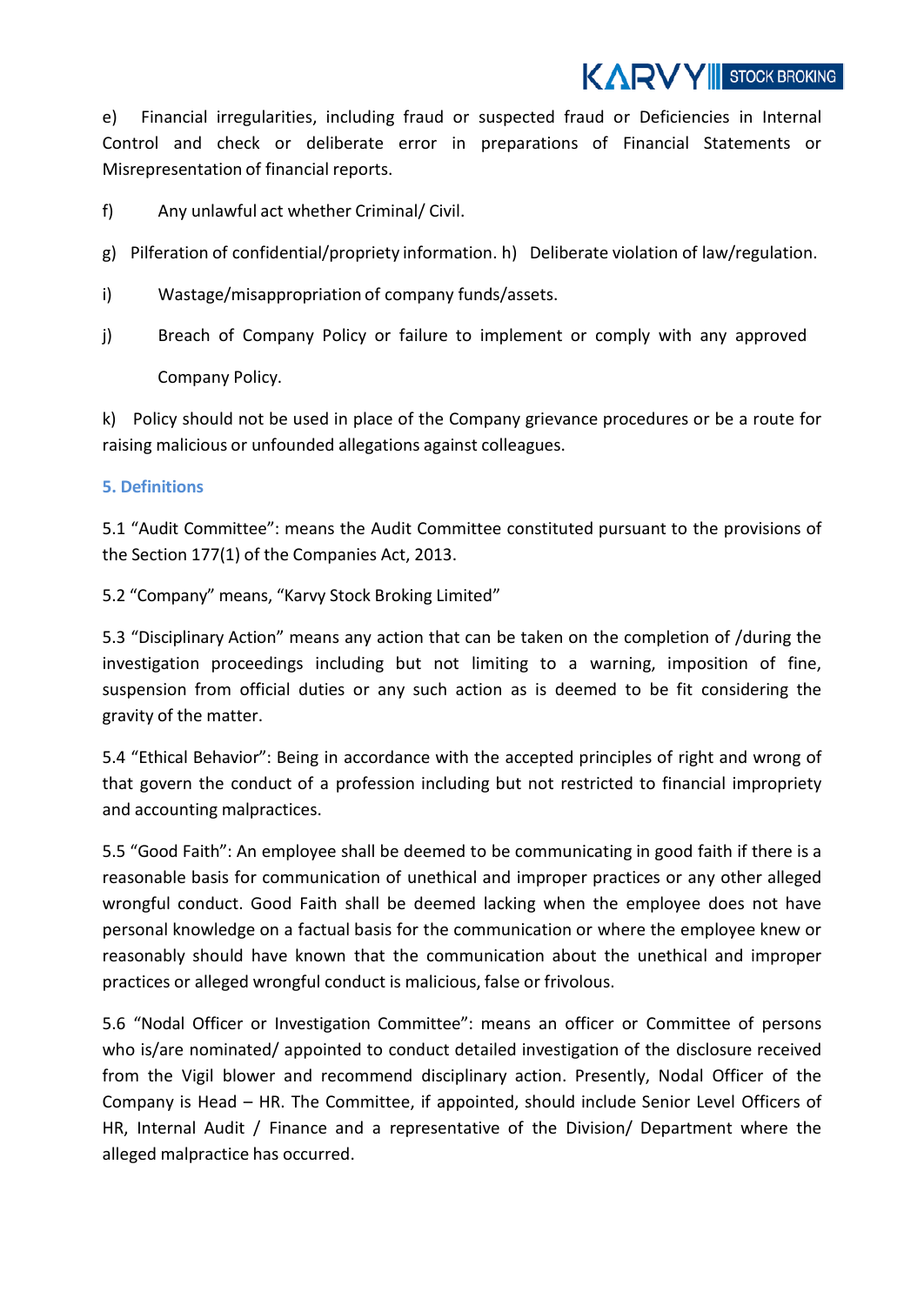

# 5.7 "Policy": means, vigil policy

5.8 "Professional Behavior": Exhibiting a courteous, conscientious and generally businesslike manner at the workplace that strives to maintain a positive regard to others while avoiding excessive display of the deep feeling.

5.9 "Protected Disclosure": The reporting of any such unethical activity or violation to the Committee by a Vigil blower as defined above made in good faith would constitute a protected disclosure.

5.10 "Subject Employee": means an employee against or in relation to whom a protected disclosure is made under this policy.

5.11 Unethical Alleged Activities shall mean and include the following:

• Violation of any law or regulations, policies including but not limited to corruption, bribery, Theft, fraud, coercion and willful omission.

- Rebating of Commission/benefit or conflict of interest.
- Procurement frauds.
- Mismanagement, Gross wastage or misappropriation of company funds/assets.
- Manipulation of Company data/records.
- Misappropriating cash/company assets;
- Providing any confidential or proprietary information related to any stream (for example R&D, Finance, Marketing, IT, Supply Chain, Human Resources and farmers or Customers/Vendors relation etc).
- Unofficial use of Company's property/human assets.
- Activities violating the Company policies. (Including Code of Conduct)
- A substantial and specific danger to public health and safety.
- An abuse of authority or fraud
- An act of discrimination.

The above list is illustrative and should not be considered as exhaustive.

5.12 "Vigil blower": An employee who exposes or makes a disclosure of the unethical and improper practices within an organization in the hope of stopping it.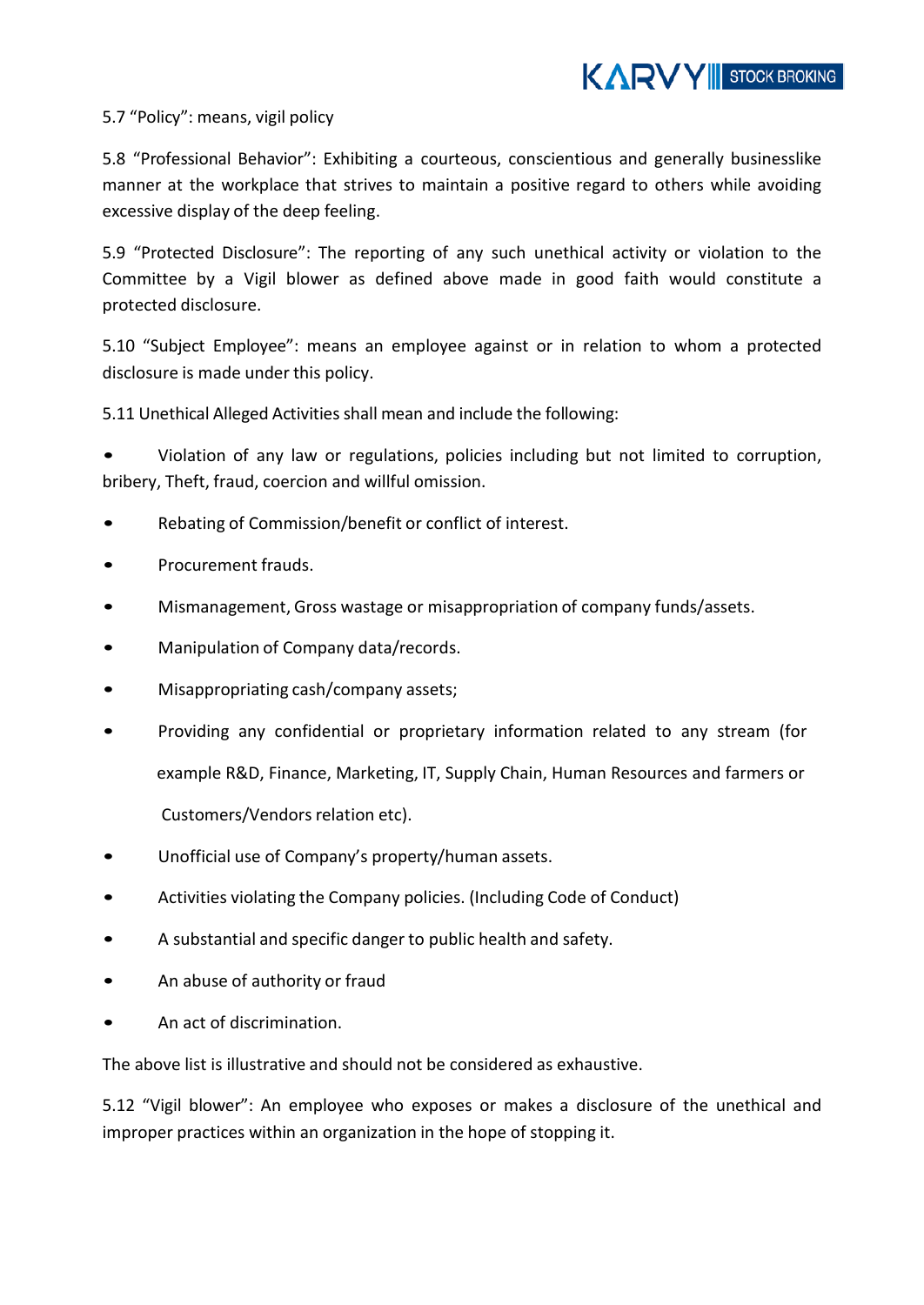

# **6. Reporting Allegations of Unethical Activities:**

The procedure for reporting and dealing with disclosures is given in annexure 1.

# **7. Procedure to Investigate Alleged Unethical Activities:**

The following investigation process shall be adhered to in case the compliant or protected disclosure is filed:

7.1 The Nodal Officer in consultation with CMD will determine whether the concern or complaint actually pertains to a compliance or ethical violation through majority within 10 business days of receipt of the complaint.

7.2 If the Nodal Officer decides that the complaint is not valid, the rationale for the decision shall be communicated to the complainant.

7.3 If the Nodal Officer determines that the complaint is a valid compliance violation, an Investigation Committee (identified by the Audit Committee) shall investigate the alleged violation.

7.4 Investigation Committee shall file a report of the findings to the Audit Committee along with any supporting evidence.

7.5 The Investigation Committee will take all reasonable efforts to ensure that the investigation process is completed within 30 days from the day of the receipt of complaint. If not, it shall justify the need for extension to the Audit Committee.

7.6 The Audit Committee will make a decision based on the findings reported by the

Investigation committee.

7.7 Prompt, appropriate and corrective action will be taken by the Audit Committee against the accused.

7.8 It is the discretion of the Audit committee to inform the decision/action taken on the complainant.

## **8. Documentation and Reporting:**

8.1 The investigation report will be filed in the format attached in Annexure - II.

8.2 All documentation pertaining to the complaint including but not restricted to the investigation report, corrective action taken and evidence will be maintained for a period of 3 years by the Nodal Officer.

8.3 All complaints received will be kept confidential and will be shared only on a 'Need to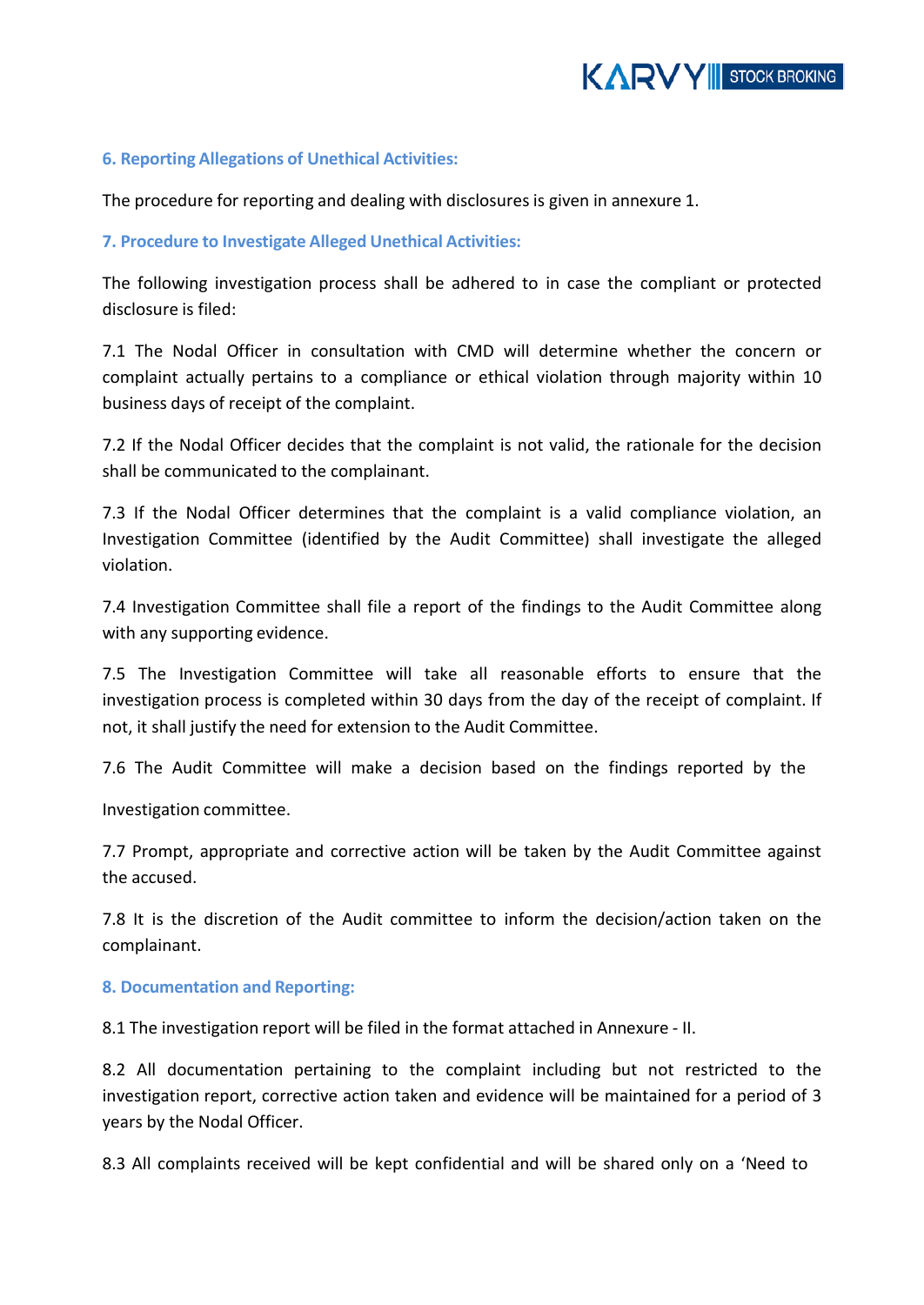

Know' basis.

8.4 The Nodal Officer shall submit a report to the Audit Committee on a quarterly basis which includes number of complaints received, accepted and status of pending complaints.

# **9. Roles and Responsibilities:**

9.1. Roles and Responsibility of Vigil blower:

9.1.1 Vigil blowers provide initial information related to a reasonable belief that an unethical activity has occurred.

9.1.2 Vigil blower must provide all factual corroborating evidence, as is available/possible, to enable commencement of an investigation. An investigation will not be undertaken without verifiable support.

9.1.3 Vigil blowers have a responsibility to be candid with the Nodal Officer and Investigation committee. The person should be prepared to be interviewed by the Investigation Committee.

9.1.4 Vigil blowers are not to act on their own in conducting any investigation.

9.1.5 The Vigil blowers will not be immune to disciplinary action if he is found guilty of or is a party to the allegations.

9.2 Roles and Responsibility Investigation Participant:

9.2.1 All employees who are interviewed, asked to provide information or otherwise participate in an investigation have a duty to fully cooperate with the investigators.

9.2.2 Participants should refrain from discussing or disclosing the investigation or their testimony with anyone not connected to the investigation. In no case should the participant discuss with the investigation subject the nature of evidence requested or provided or testimony given to investigators unless agreed to by the investigators.

9.2.3 Requests for confidentiality by participants will be honored to the extent possible within the legitimate needs of law and the investigation.

9.2.4 Participants are entitled to protection from retaliation for having participated in an investigation.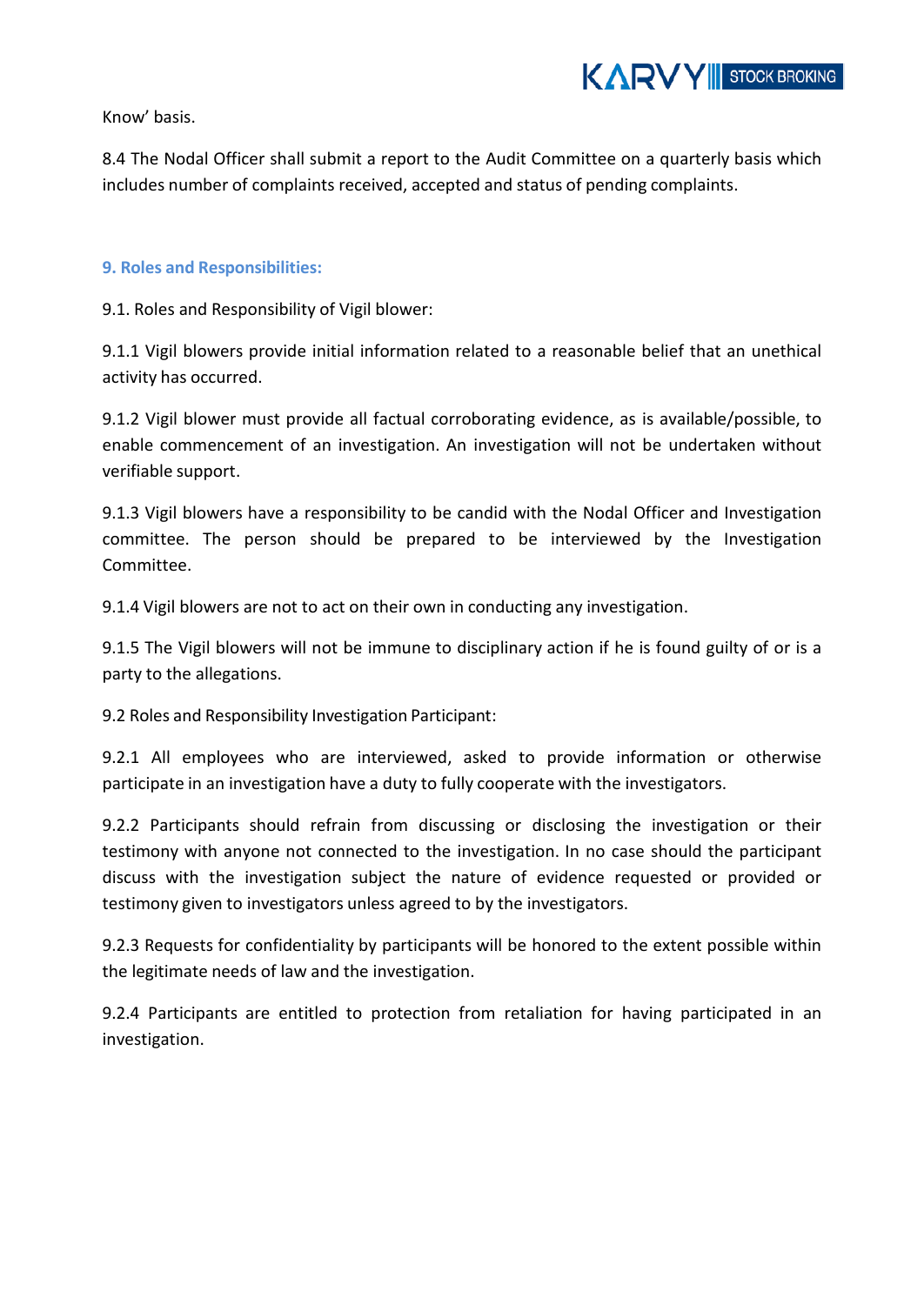

## **10. Vigil blower Protection:**

10.1 The identity of the Vigil Blower, subject employee and any other Employee assisting the inquiry/ investigation, shall be kept confidential at all times, except during the course of any legal proceedings, where a disclosure/statement is required to be filed.

10.2 KSBL, as a policy, strongly condemns any kind of discrimination, harassment or any other unfair employment practice being adopted against the Vigil blowers for disclosures made under this policy. No unfair treatment shall be vetted out towards the Vigil Blower by virtue of his/her having reported a disclosure under this policy and the Company shall ensure that full protection has been granted to him/her against:

10.2.1 Unfair employment practices like retaliation, threat or intimidation of termination/suspension of services, etc.

10.2.2 Disciplinary action including transfer, demotion, refusal of promotion, etc.

10.2.3 Direct or indirect abuse of authority to obstruct the Vigil blower's right to continue performance of his duties/functions during routine daily operations, including making further disclosures under this policy. However, action will be taken against Vigil blowers making baseless allegations.

# **11. Disciplinary Action when allegations are proved:**

11.1 In case the Protected Disclosure is proved, as per the findings of the Committee, Disciplinary action may be taken up to and including termination and also ensure preventive measures to avoid reoccurrence of the matter.

11.2 In case the Protected Disclosure is not proved, the matter shall be extinguished.

11.3 During the investigation period or at any time thereafter, if any employee is found to be (a) retaliating against the complainant; (b) coaching witnesses; or (c) tampering with evidence, then it would lead to severe disciplinary action including termination of employment.

11.4 In exceptional cases, where the Vigil Blower is not satisfied with the outcome of the investigation and the decision, he or she can make a direct appeal to the Chairman of the Audit Committee.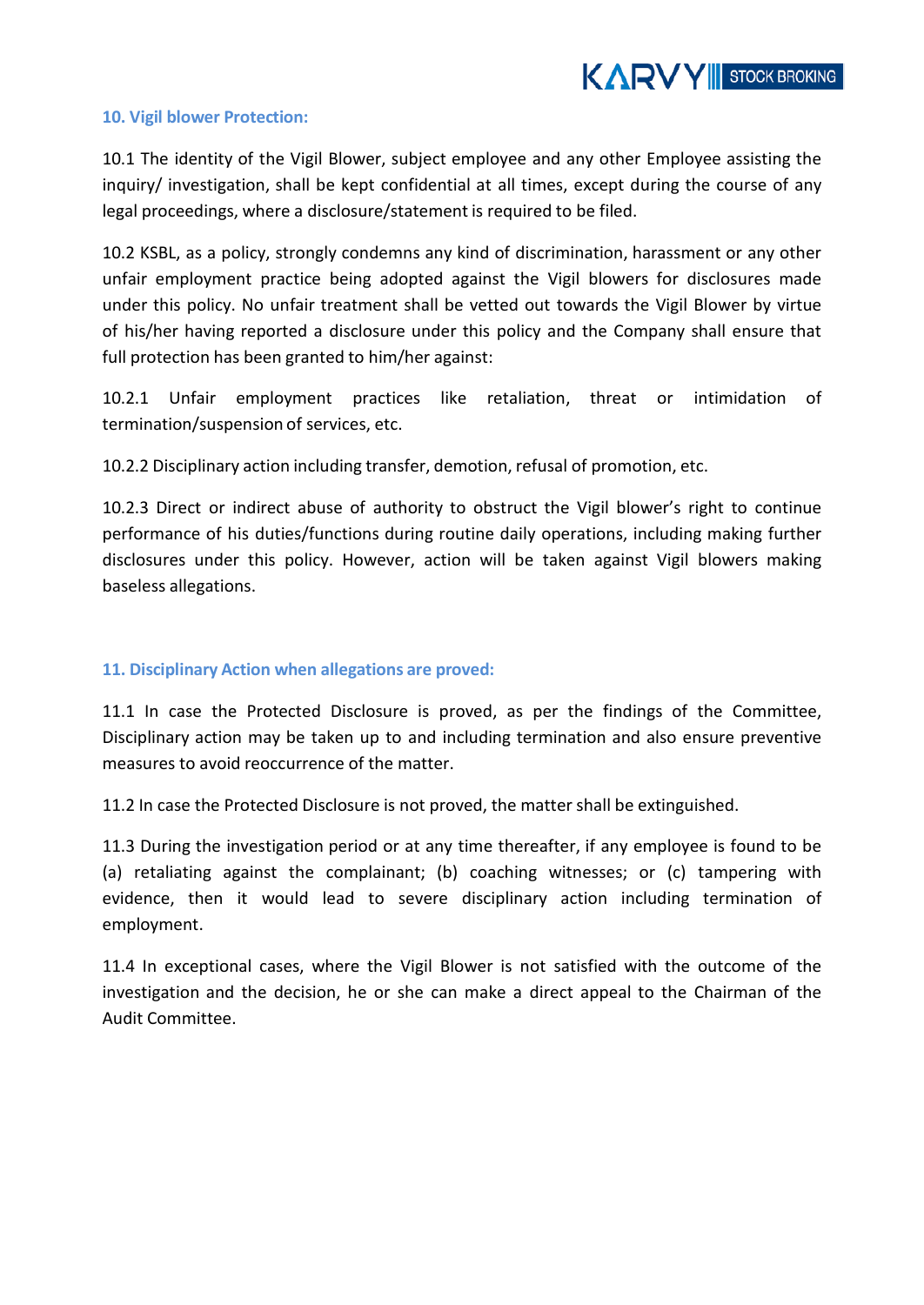

## **12. Action on false information/complaints given:**

An employee, who knowingly makes false allegations of unethical & improper practices or alleged wrongful conduct, shall be subject to disciplinary action, up to and including termination of employment, in accordance with Company rules, policies and procedures. Further, this policy may not be used as a defense by an employee against whom an adverse personnel action has been taken independent of any disclosure of information by him and for legitimate reasons or cause under Company rules and policies.

## **13.** Amendments to this policy:

This policy may be amended or modified at any time for the time being in force in consultation with the Audit Committee.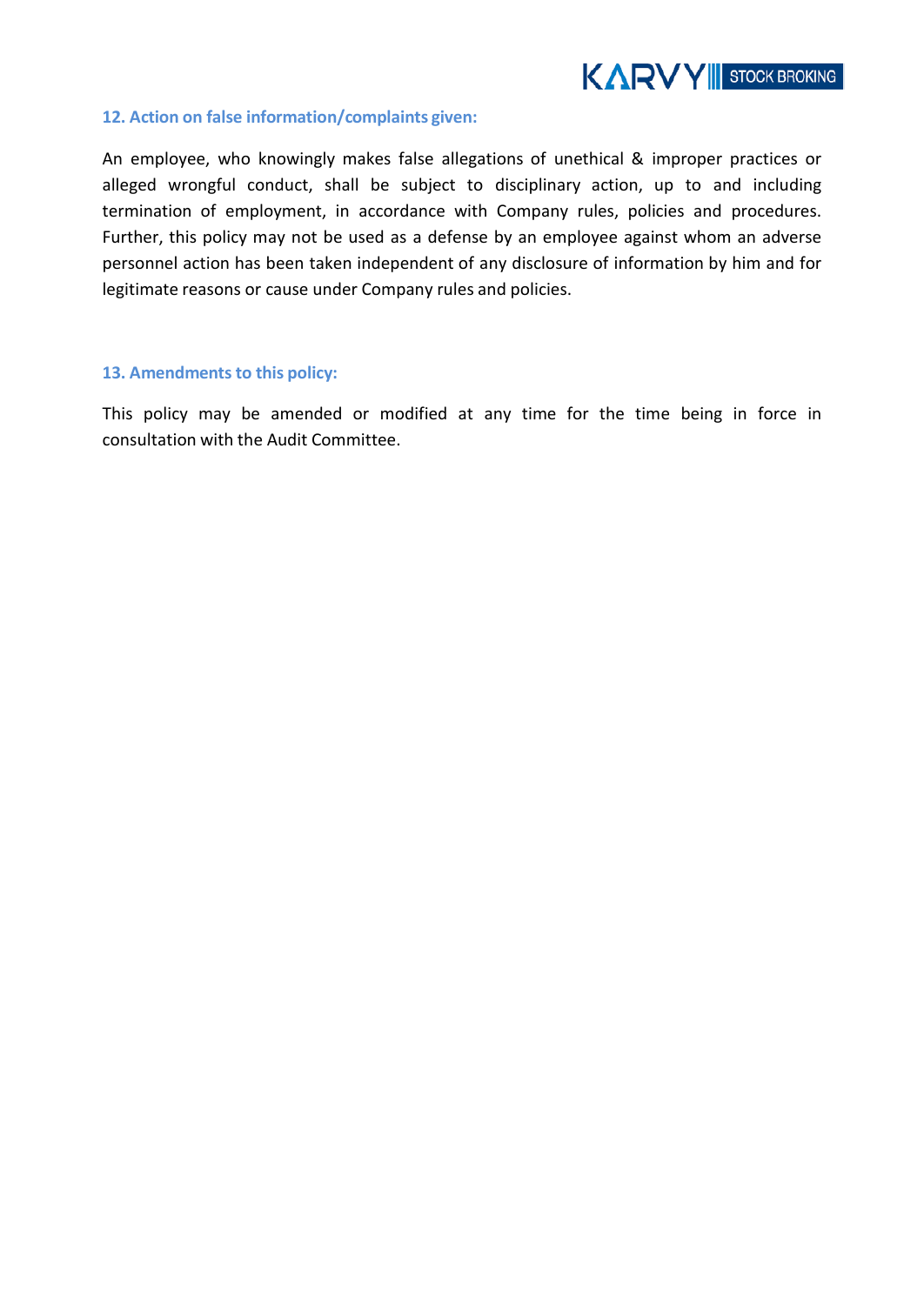

**Annexure I**

#### **PROCEDURE FOR REPORTING & DEALING WITH DISCLOSURES**

## 1. How should a Disclosure be made and to whom?

A Disclosure should be made in writing. Letters can be submitted by hand-delivery, courier or by post addressed to the Nodal Officer appointed by the Company. Emails can be sent to the email id.

Whilst, a disclosure should normally be submitted to the Nodal Officer, it may also be submitted directly to the Chairman of the Audit Committee, when the Vigil blower feels it necessary under the circumstances. However, disclosures against any senior level employees should be sent directly to the Chairman and Managing Director of the Company.

# 2. Is there any specific format for submitting the Disclosure?

While there is no specific format for submitting a Disclosure, the following details MUST be mentioned:

(a) Name, address and contact details of the Vigil blower (add Employee ID if the Vigil blower is an employee).

(b) Brief description of the Malpractice, giving the names of those alleged to have committed or about to commit a Malpractice. Specific details such as time and place of occurrence are also important.

(c) In case of letters, the disclosure should be sealed in an envelope marked "Vigil Blower" and addressed to the Nodal Officer OR CMD, depending on position of the person against whom disclosure is made.

## 3. What will happen after the Disclosure is submitted?

(a) The Nodal Officer shall acknowledge receipt of the Disclosure as soon as practical (preferably within 07 days of receipt of a Disclosure), where the Vigil blower has provided his/her contact details.

(b) The Nodal Officer will proceed to determine whether the allegations (assuming them to be true only for the purpose of this determination) made in the Disclosure constitute a Malpractice by discussing with the Chairman and Managing Director.